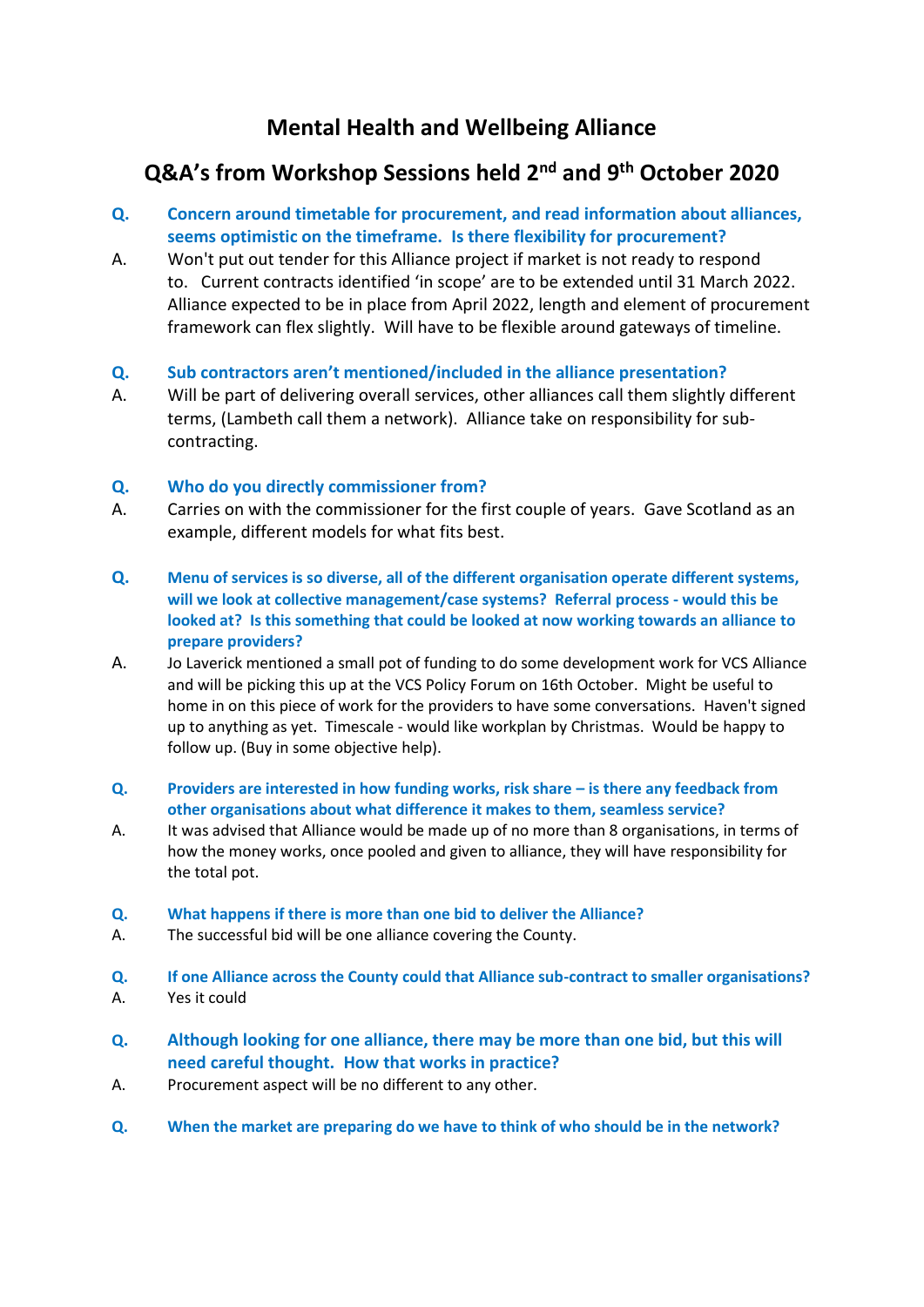A. Haven't asked for people to do tier 1/2 type bid. Providers will need to start talking to ech other, however some providers are already wanting to start networking and discussing alliance further.

if more than one alliance, could have an organisation that is involved in multiple bids. However this would be up to the individual providers and their rules about confidentiality etc.

- **Q. If like mind providers, would like to bring key members together to start conversations. Would there have to be a collective agreement on who or what organisations should be part of the alliance.**
- A. The procurement process will be open to all providers.

### **Q. Are there are any workshops planned on how to form an alliance?**

- A. Linda (LH Alliances) is happy to offer generic workshops. could this be part of the funding Jo spoke of earlier? - how services are going to be shaped - No reservation about an all in workshop.
- **Q. Right care right place/work TEWV are doing, resilient communities and whole prevention agenda, does this fall into this?**
- A. This is about timelines and Alliance is happening in the here and now. Could be brought in the county durham plan, pivotal that we have things joined up. Other work is happening but only preparatory work.

mental health conversation is being broadened out to include VCSE voice and engaging partners as local assets - totally part of the process. This is part of the Right Care Right Place work.

#### **Q. Will the smaller organisations have opportunities like the larger ones.**

A. This will be up to the organisation and will have to be actively working with other providers.

#### **Q. 20 existing contracts that are going to be extended, do we know what those are?**

- A. It was agreed to send a list of those contracts in scope out with the workshop presentation although contract values cannot be shared.
- **Q. Will the Alliance be responsible for setting the outcomes for the overall Mental Wellbeing and Health Alliance or have these been set by the LA.**
- A. Following stakeholder engagement, a broad set of outcomes have been developed which will be part of the specification in the contract, the alliance will develop some of their own outcomes. It was agreed that outcomes can be shaped once the alliance is developed.

#### **Q. Is the next stop for providers to get together.**

A. Yes workshops taken place and would now look at how this alliance will work. We're handing over the baton to the alliance with support from a commissioner to deliver the outcomes. Don't expect 8 organisations to do everything.

#### **Q. How is it decided who the 8 organisations are?**

A. Providers will need to undertake discussions around the proposed Alliance and a bid would be need to be submitted. It is expected any Alliance will have no more than 8 providers, who these providers will be will be decided by those providers who have come together to submit a bid.